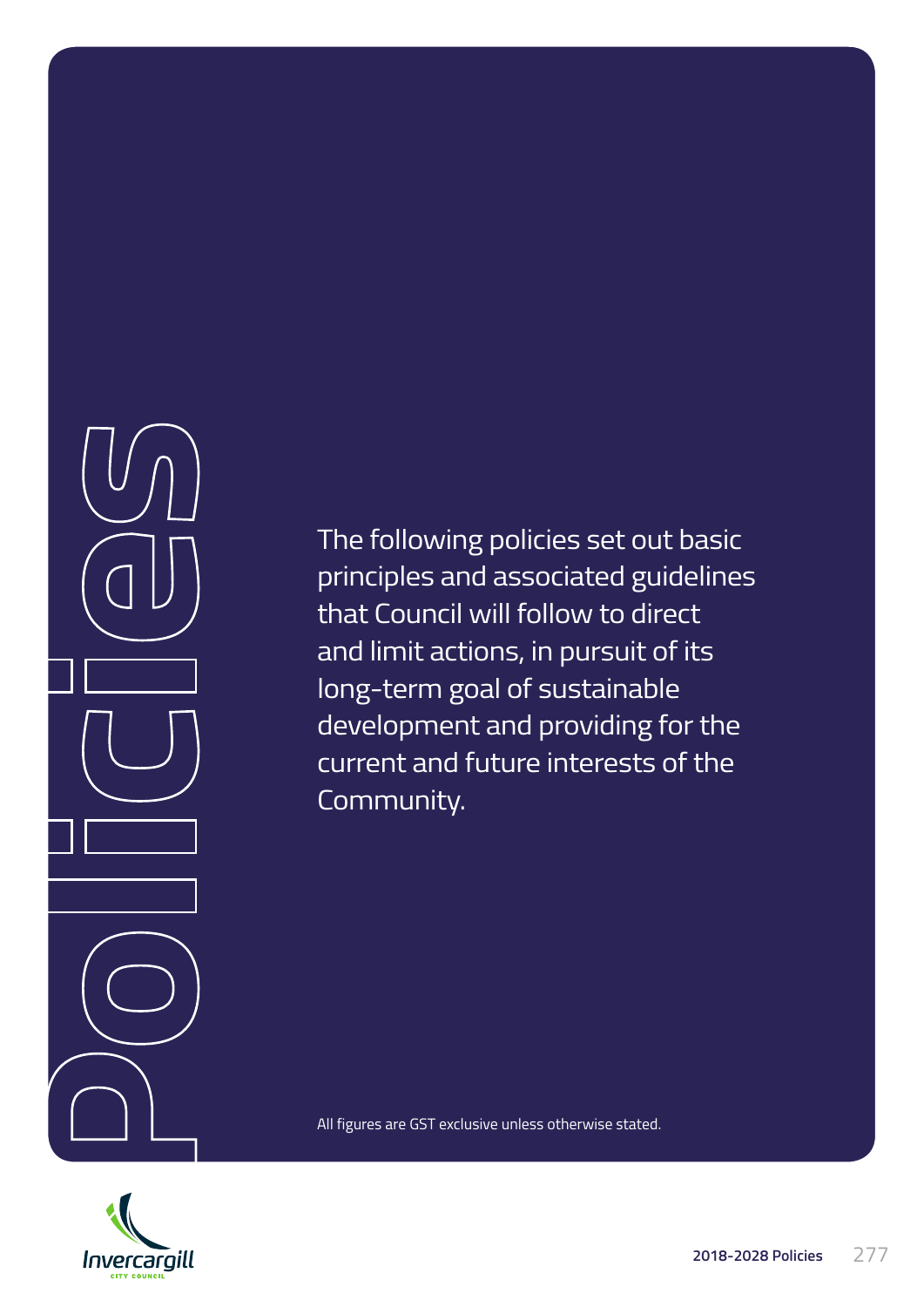

# **Development Contributions**

It is Council's policy not to charge Development Contributions (Local Government Act) or Financial Contributions (Resource Management Act).

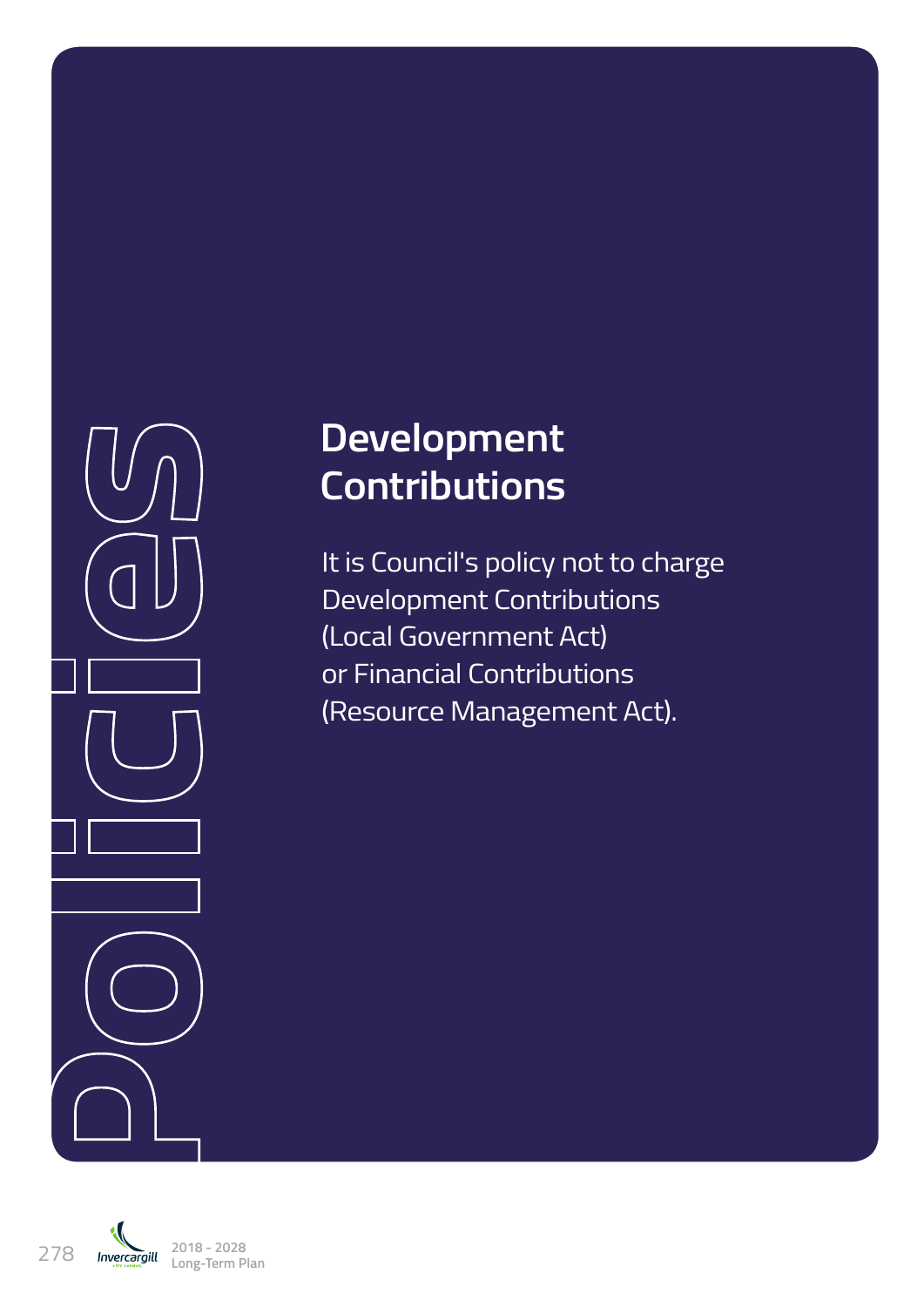# **Significance and Engagement Policy**

Council's Significance and Engagement Policy lets the Community know when and how they can expect to be engaged in Council's decision-making

The final decision on a matter's significance rests with Council, but the following criteria are used in the assessment:

- **·** Contribution to Community Outcomes or Key Projects
- **·** Consistency with the Long-term Plan
- **·** Net cost to Council
- **·** Variation of options
- **·** Reversibility
- **·** Level of controversy
- **·** Precautionary approach
- **·** Impact on funders

Council's engagement with the Community can occur in a number of ways and at a number of different levels. Council has adapted the IAP2 Spectrum of Engagement for its use. The five levels of engagement are:

- 1) Inform
- 2) Consult
- 3) Involve
- 4) Collaborate
- 5) Empower

Council determines the most appropriate level for each community engagement process.

Council has determined to develop and implement an Engagement Strategy in 2018. As part of this process the Significance and Engagement Policy will be reviewed and opened for feedback from the Community.

**A copy of the full Significance and Engagement Policy can be found on Council's website – www.icc.govt.nz.**

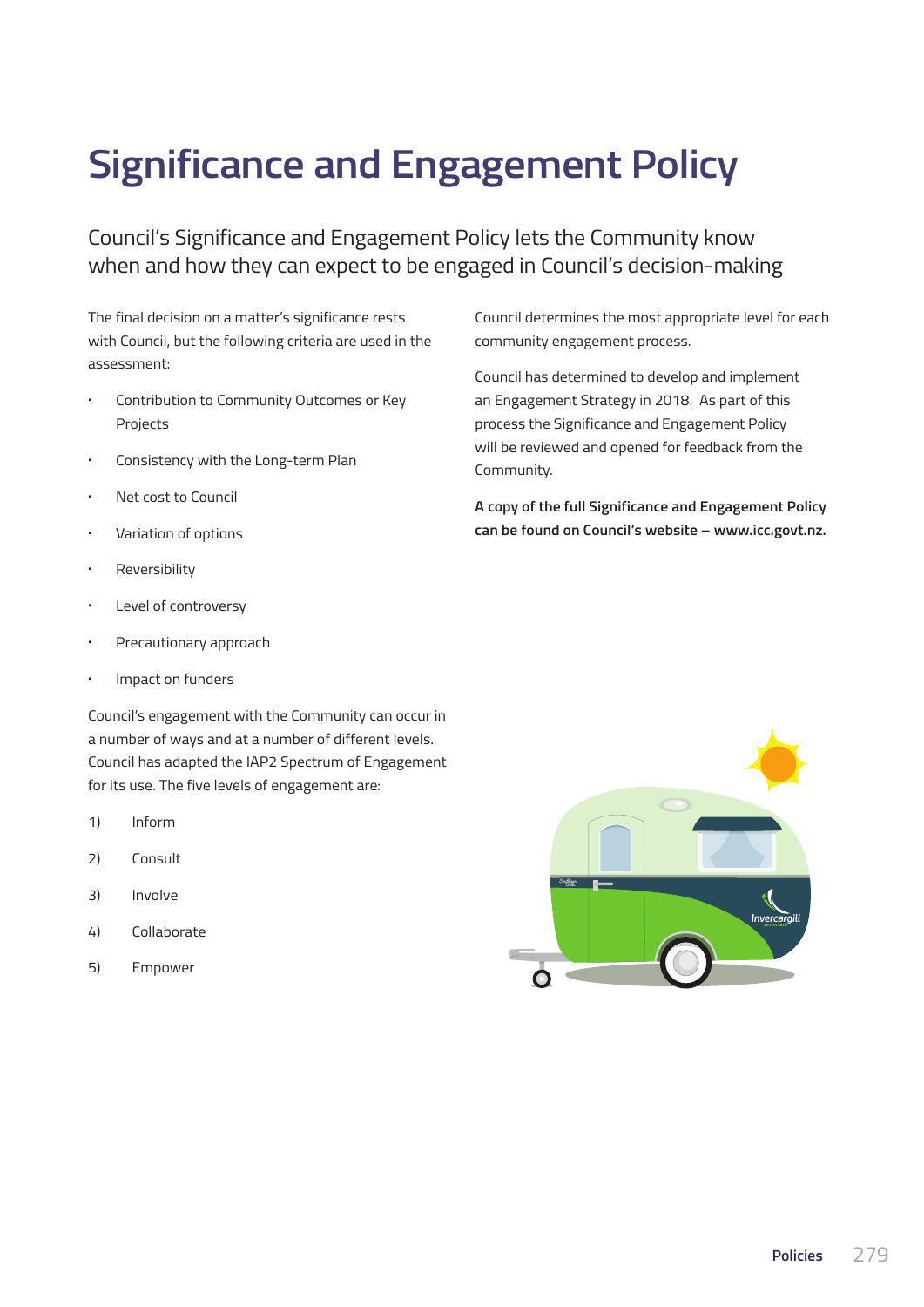# **Revenue and Financing Policy**

## **Introduction**

The Revenue and Financing Policy states Council's policies on the funding of its operating and capital expenditure and the sources of those funds.

The Local Government Act 2002 requires Council to manage its finances prudently and in a manner which promotes the current and future needs of the community. Council must ensure that each year's projected operating revenues are set at a level sufficient to meet the year's projected operating expenses.

## **General Principles**

In considering the sources of its funding, consideration was given to the following in relation to each activity.

- **·** The Community Outcome to which it primarily contributes.
- **·** The distribution of benefits between the community as a whole, any identifiable part of the community, and individuals.
- **·** The period in or over which those benefits are expected to occur.
- **·** The costs and benefits, including consequences for transparency and accountability, of funding the activity distinctly from other activities.
- **·** The extent to which an individual's or group's action contributes to the need to undertake a service.

After giving consideration to the above the Council then considered "the overall impact of any allocation of liability for revenue needs on the community".

Invercargill City Council's funding policy is to treat both operating and capital expenditure in the same way. That is to say, the extent to which the provision of a service by the Council is a public or private good will largely determine the extent to which rates or fees and charges fund capital expenditure.

For example, the revenue funding policy for Parks and Reserves is 45-65% public good; 35-55% private benefit. Funding the capital expenditure would be proportioned the same way, ie 40-65% by rates and 35-55% by fees and charges.

|                 | <b>Residential</b> | <b>Non-Residential</b> |
|-----------------|--------------------|------------------------|
| <b>Water</b>    | 84%                | 16%                    |
| <b>Sewerage</b> | 75%                | 25%                    |
| <b>Drainage</b> | 75%                | 25%                    |

## **Period of Benefit**

Three periods of benefit have been identified:

## **1. Short term**

**·** Activities which have an immediate, short term benefit/impact (1-5 years) on an individual or organisation.

## **2. Medium term**

- **·** Activities undertaken to implement legislation which, if amended, may alter the activity's areas of responsibility and focus.
- **·** Activities which contribute significantly to the needs of the community.

### **3. Long term**

- **·** Activities which rely on Council's strategic assets listed in the Significance and Engagement Policy.
- **·** Activities which rely on structures/buildings having a lifespan of at least 25 years.

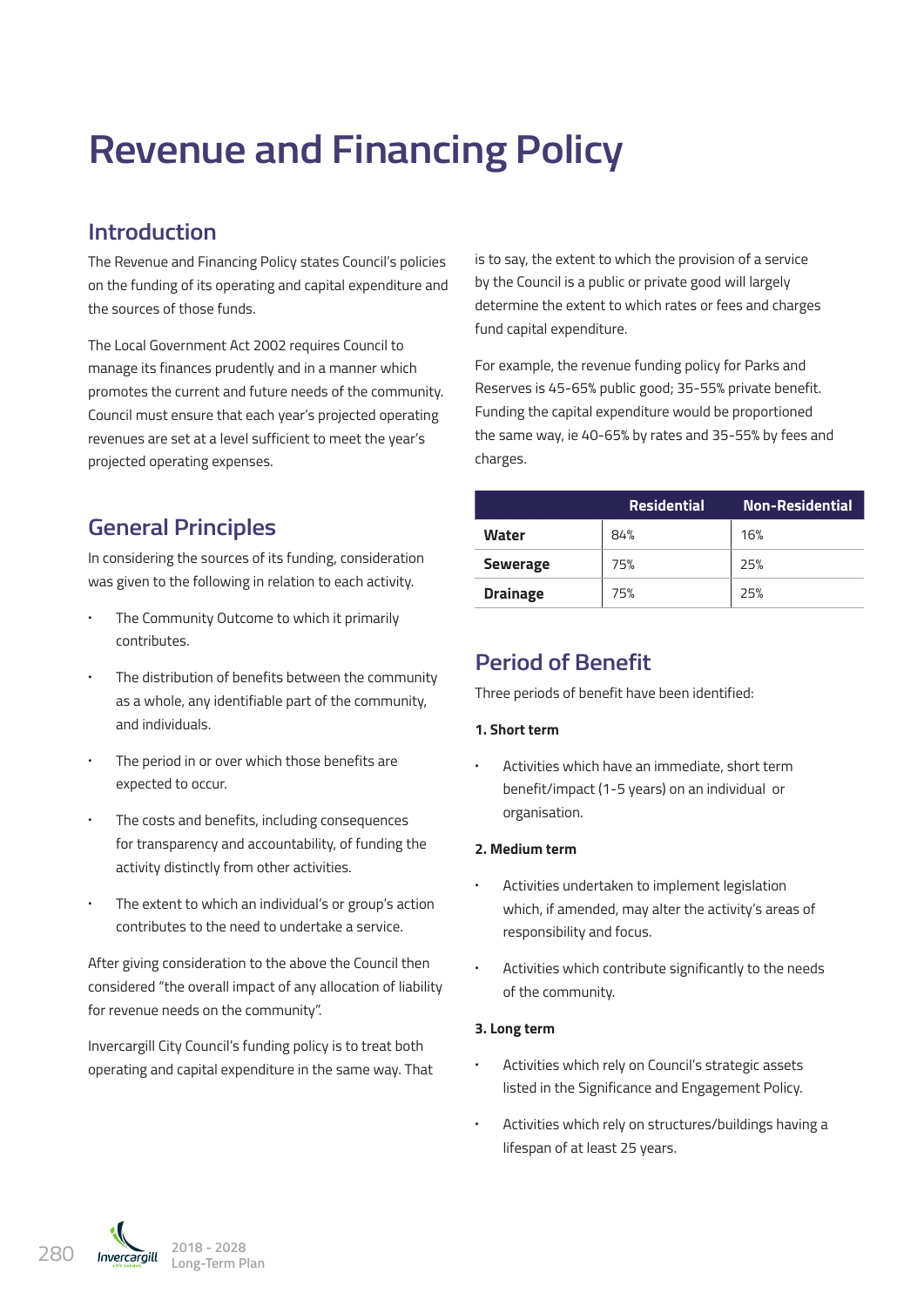

# **Identification of Who Benefits From the Activity**

Consideration of who benefits is unique for each activity. Individuals, when they obtain a consent / registration / licence / certification which allows them to undertake an activity, receive a personal benefit. Council's policy is that applicants pay the full costs associated with processing applications, once lodged.

Public benefit is gained from having access to activities provided by Council and the opportunity to be involved in the development of policies which will guide their operation.

The public benefit by having confidence in Council implementing policy and standards fairly and efficiently. Complaints are investigated and resolved.

## **Funding Sources**

The following sources of funding are used by Council:

#### **General Rate**

General rates are used to fund activities where it is not possible to clearly identify customers or users.

The general rate is also used to fund activities where, for reasons of fairness and equity, consideration of the wider community good indicates that this is the most appropriate way to fund an activity. Differentials detailed in the Funding Impact Statement are applied to this rate. Differentials have been applied in order to maintain an equitable rating impact. Council does not charge a Uniform Annual General Charge.

#### **Targeted Rates**

Targeted rates are used where an activity benefits an easily identifiable group of ratepayers and where it is appropriate that only this group be targeted to pay for some or all of a particular service, for example, water supply. Some of these rates are set on a differential basis as detailed in the Funding Impact Statement.

#### **Fees and Charges**

These are direct charges to individuals or organisations who use certain activities such as pools and building consents.

#### **Other Sources of Funding**

Other sources of funding received by Council include dividends, interest, proceeds from asset sales, grants from external funders and income from external agencies. These are used to support an activity e.g. government assistance such as the New Zealand Transport Agency for the roading activity.

### **Loans and Reserves**

Activities which rely on assets to provide services use reserve funds for capital renewals and improvements as well as loans. Reserves are developed and reserves and loans repaid on the same proportion as the benefits received from the activity.

While borrowing may be used from time to time, usually to give effect to the principles of intergenerational equity, the repayment and servicing of the debt is funded by rates, fees and charges and other sources. In short, the actual borrowing is a mechanism only; the revenue and financing policy applies to its repayment and servicing.

## **Rating Basis**

Council has elected to use capital value as the basis for apportioning rates charges against the rating units where the rate is set on a value basis. This applies to both the General Rate and to targeted rates.

Major community projects such as the Additional Pool, Living Dinosaurs Experience and the Art Centre are budgeted to be partially funded by grants and subsidised by external parties.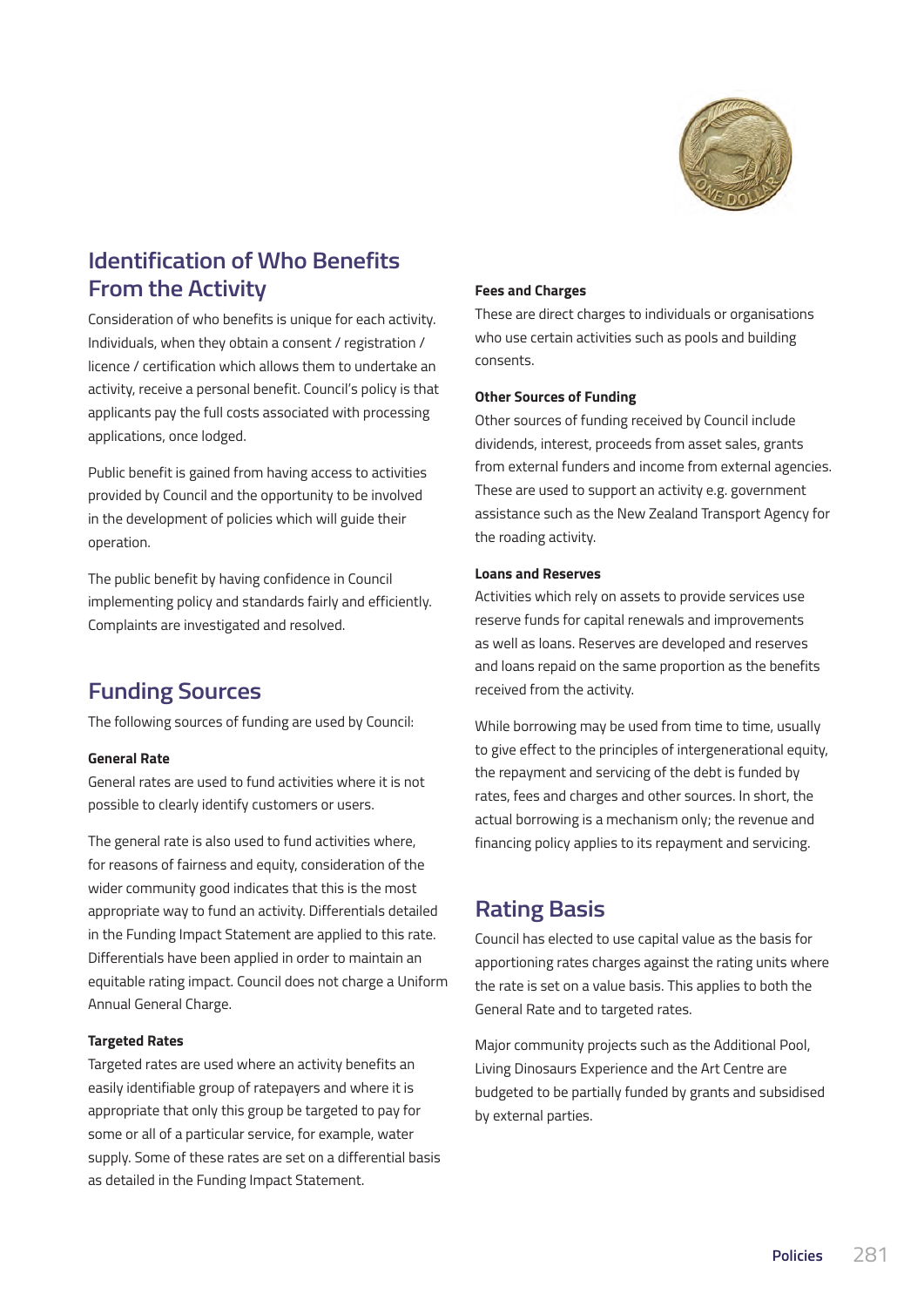# **Demand Generators**

The Long-term Plan is based on assumptions which identify potential growth/demand generators. Greater detail and explanation is provided in this Long-term Plan.

# **Community Outcomes to Which the Activity Significantly Contributes**

The Community Outcomes are identified in this policy. Greater detail and explanation is provided in the Community Outcomes section of this Long-term Plan.

Taking into consideration the costs and benefits, including consequences for transparency and accountability of funding the activity distinctly from other activities, Council had made the following determinations.

| <b>Infrastructural Services Activities</b>                                        |                                    |                                                                                                                                                                                      |                                                                                                                |                                                                                                                                                    |  |
|-----------------------------------------------------------------------------------|------------------------------------|--------------------------------------------------------------------------------------------------------------------------------------------------------------------------------------|----------------------------------------------------------------------------------------------------------------|----------------------------------------------------------------------------------------------------------------------------------------------------|--|
| <b>Community Outcome</b>                                                          | <b>Period of</b><br><b>Benefit</b> | <b>Who Benefits?</b>                                                                                                                                                                 | <b>Funding Sources</b><br>and proportion*                                                                      | <b>Demand Generators</b>                                                                                                                           |  |
| <b>Roading</b>                                                                    |                                    |                                                                                                                                                                                      |                                                                                                                |                                                                                                                                                    |  |
| Enhance our City.<br>Preserve its Character.<br>Embrace Innovation and<br>Change. | Long                               | Public:<br>Ability to travel effectively,<br>efficiently and safely through<br>the district.                                                                                         | Target/General rates<br>$50 - 65%$<br>Fees/Charges/Other<br>sources<br>$0 - 15%$<br>NZTA funding<br>$30 - 40%$ | Change in vehicle<br>ownership and number<br>of vehicle trips.<br>Change in the<br>industrial activity.                                            |  |
| <b>Sewerage</b>                                                                   |                                    |                                                                                                                                                                                      |                                                                                                                |                                                                                                                                                    |  |
| Enhance our City.<br>Preserve its Character.<br>Embrace Innovation and<br>Change. | Long                               | Consent holders:<br>Council approval to discharge<br>trade waste into Council's<br>sewerage network.<br>Public:<br>Sewage is collected, treated<br>and appropriately disposed<br>of. | Targeted rates<br>83-93%<br>Fees/Charges/Other<br>sources<br>$7 - 17%$                                         | Change in strength<br>and quantities of trade<br>waste.<br>Change in number of<br>properties connected<br>to sewerage networks.                    |  |
| <b>Solid Waste Management</b>                                                     |                                    |                                                                                                                                                                                      |                                                                                                                |                                                                                                                                                    |  |
| Preserve its Character.                                                           | Long                               | <b>Collection service:</b><br>Waste is regularly collected<br>and disposed of.<br>Public:<br><b>Council Transfer Stations</b><br>accept solid waste for<br>disposal.                 | Targeted rates<br>$45 - 55%$<br>Fees/Charges/Other<br>sources<br>45-55%                                        | Change in legislation.<br>Change in number of<br>properties receiving the<br>collection service.<br>Change in total tonnage<br>and its components. |  |
| <b>Stormwater</b>                                                                 |                                    |                                                                                                                                                                                      |                                                                                                                |                                                                                                                                                    |  |

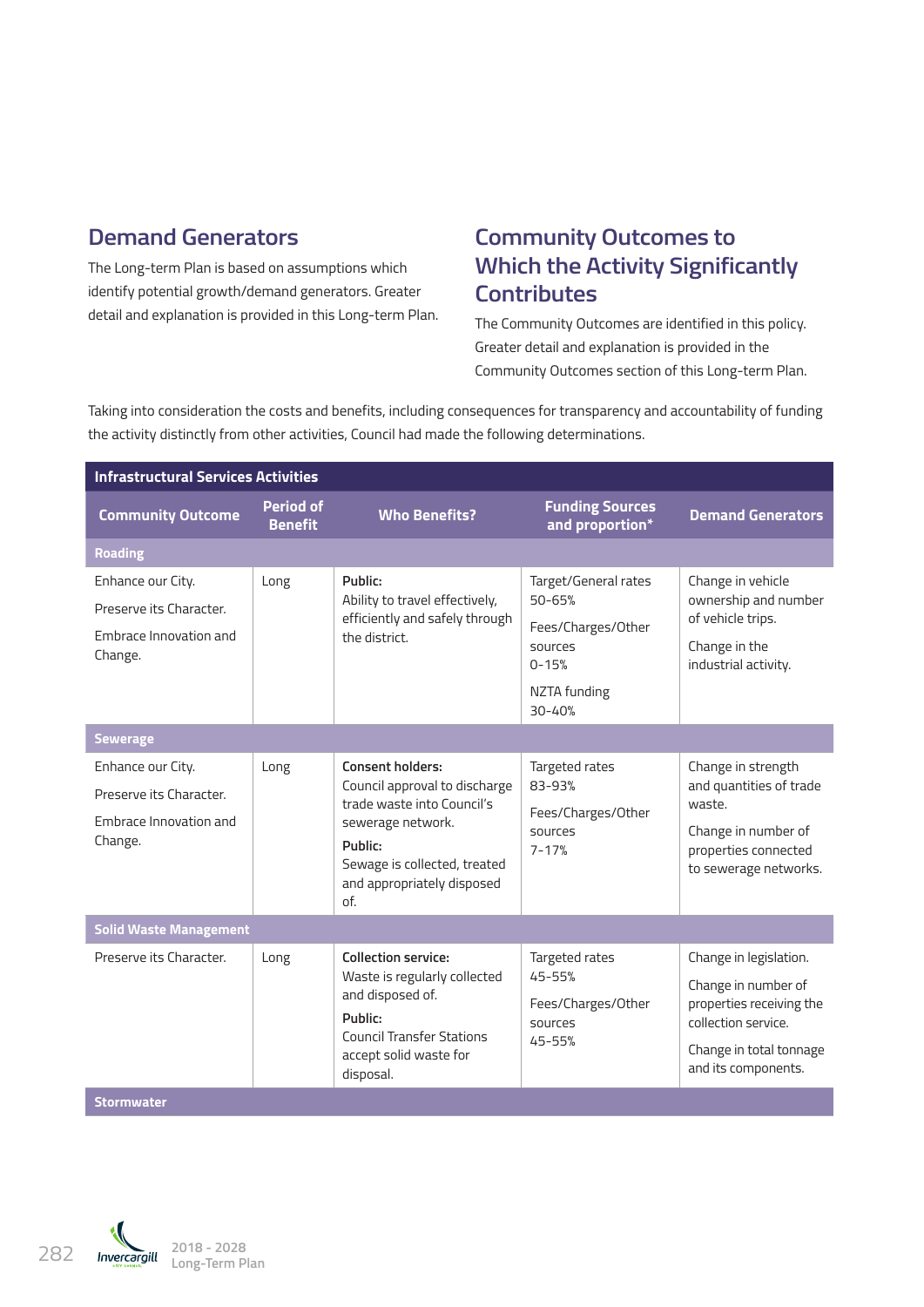

## **Infrastructural Services Activities** continued

| <b>Community Outcome</b>                                                          | <b>Period of</b><br><b>Benefit</b> | <b>Who Benefits?</b>                                                                                                                                                                          | <b>Funding Sources</b><br>and proportion*                                   | <b>Demand Generators</b>                                        |  |
|-----------------------------------------------------------------------------------|------------------------------------|-----------------------------------------------------------------------------------------------------------------------------------------------------------------------------------------------|-----------------------------------------------------------------------------|-----------------------------------------------------------------|--|
| Enhance our City.<br>Preserve its Character.<br>Embrace Innovation and<br>Change. | Long                               | Public:<br>Stormwater is collected<br>and discharged to prevent<br>flooding.                                                                                                                  | Targeted rates<br>$90 - 100%$<br>Fees/Charges/Other<br>sources<br>$0 - 10%$ | Change in legislation.<br>Change in level of<br>development.    |  |
| <b>Water Supply</b>                                                               |                                    |                                                                                                                                                                                               |                                                                             |                                                                 |  |
| Enhance our City.<br>Preserve its Character                                       | Long                               | <b>Reticulated service:</b><br>A safe, reliable water supply<br>is provided.<br>Public:<br>Tankered water supply is<br>available for sale.<br>Private:<br>Commercial users can be<br>metered. | Targeted rates<br>$80 - 90%$<br>Fees/Charges/Other<br>sources<br>$10 - 20%$ | Change in legislation.<br>Change in demand for<br>water supply. |  |

\* Funding proportions may vary within set range on an annual basis.

| <b>Regulatory Services Activity</b>                                               |                                    |                                                                                                                                                        |                                                                         |                                                              |  |
|-----------------------------------------------------------------------------------|------------------------------------|--------------------------------------------------------------------------------------------------------------------------------------------------------|-------------------------------------------------------------------------|--------------------------------------------------------------|--|
| <b>Community Outcome</b>                                                          | <b>Period of</b><br><b>Benefit</b> | <b>Who Benefits?</b>                                                                                                                                   | <b>Funding Sources</b><br>and proportion*                               | <b>Demand Generators</b>                                     |  |
| <b>Building Services</b>                                                          |                                    |                                                                                                                                                        |                                                                         |                                                              |  |
| Enhance our City.<br>Preserve its Character.<br>Embrace Innovation and<br>Change. | Medium                             | Consent holders/applicants:<br>Council approval to build.<br>Certification that building<br>meets minimum standards.<br>Public:<br>Buildings are safe. | Targeted rates<br>$20 - 30%$<br>Fees/Charges/Other<br>sources<br>70-80% | Change in legislation.<br>Change in level of<br>development. |  |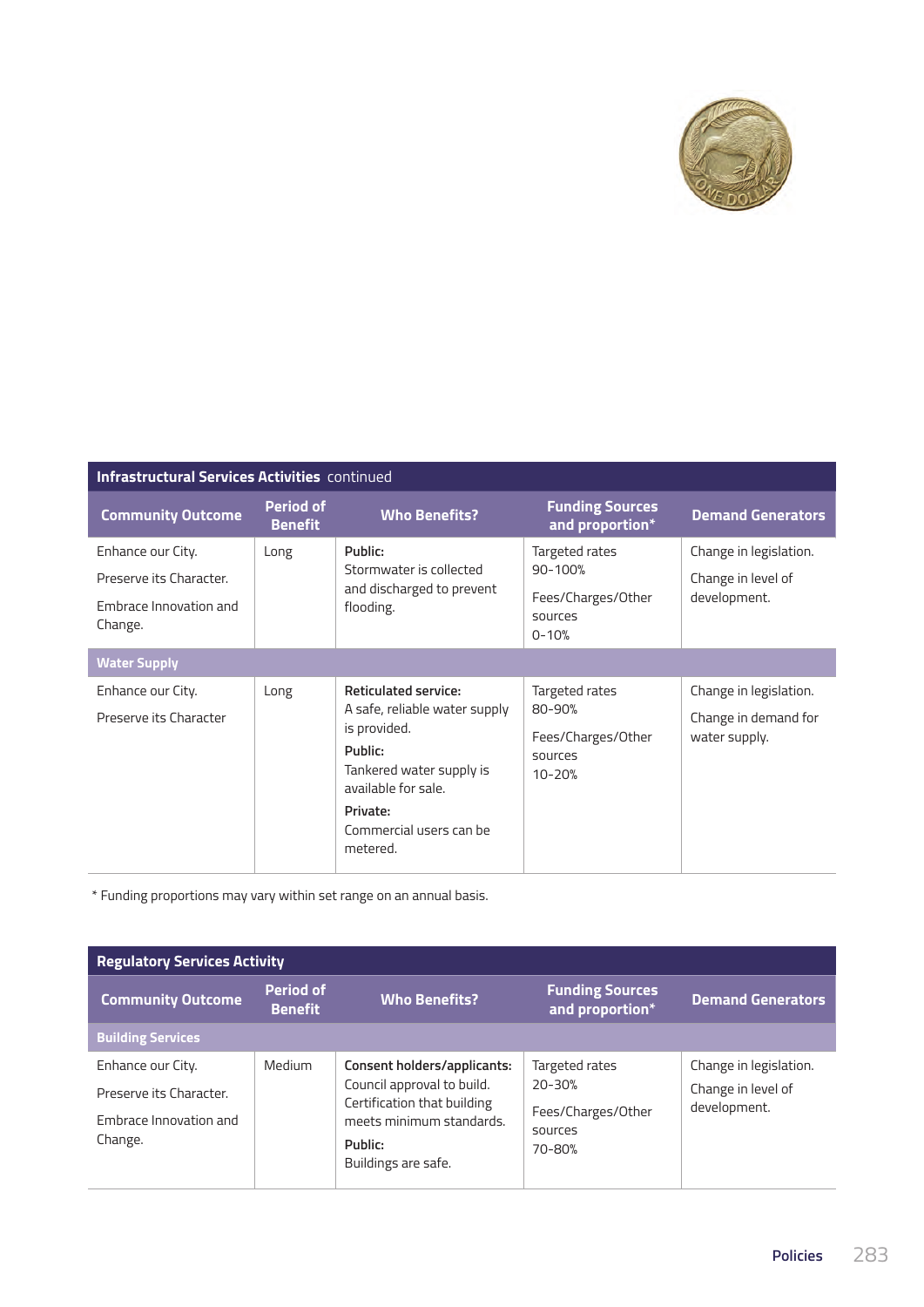| <b>Regulatory Services Activity continued</b>                                     |                                    |                                                                                                                                                                                           |                                                                     |                                                                                  |  |  |
|-----------------------------------------------------------------------------------|------------------------------------|-------------------------------------------------------------------------------------------------------------------------------------------------------------------------------------------|---------------------------------------------------------------------|----------------------------------------------------------------------------------|--|--|
| <b>Community Outcome</b>                                                          | <b>Period of</b><br><b>Benefit</b> | <b>Who Benefits?</b>                                                                                                                                                                      | <b>Funding Sources</b><br>and proportion*                           | <b>Demand Generators</b>                                                         |  |  |
| <b>Environmental Health and Compliance</b>                                        |                                    |                                                                                                                                                                                           |                                                                     |                                                                                  |  |  |
| <b>Environmental Health</b>                                                       |                                    |                                                                                                                                                                                           |                                                                     |                                                                                  |  |  |
| Enhance our City.<br>Preserve its Character.<br>Embrace Innovation and<br>Change. | Medium                             | Licence holders/applicants:<br>Council approval to operate<br>business within standards.<br>Public:<br>Business premises are clean<br>and healthy.                                        | Targeted rates<br>80-90%<br>Fees/Charges/Other<br>sources 10-20%    | Change in legislation.<br>Change in level of<br>development.                     |  |  |
| <b>Animal Services</b>                                                            |                                    |                                                                                                                                                                                           |                                                                     |                                                                                  |  |  |
| Enhance our City.<br>Preserve its Character.<br>Embrace Innovation and<br>Change. | Short                              | Dog Owners:<br>Permission to keep dogs.<br>Ensures population of dogs<br>remains well controlled.<br>Impounded animals are well<br>cared for.<br>Public:<br>Stray animals are controlled. | Targeted rates<br>$5 - 15%$<br>Fees/Charges/Other<br>sources 85-95% | Change in legislation.<br>Change in level of<br>animal ownership and<br>welfare. |  |  |
| Compliance                                                                        |                                    |                                                                                                                                                                                           |                                                                     |                                                                                  |  |  |
| Enhance our City.<br>Preserve its Character.<br>Embrace Innovation and<br>Change. | Short                              | Public:<br>Turnover of parking in<br>Council provided spaces.<br>Poor parking behaviour is<br>discouraged.                                                                                | Fees/Charges/Other<br>sources<br>100%                               | Change in legislation.<br>Change in vehicle<br>usage and parking<br>behaviour.   |  |  |

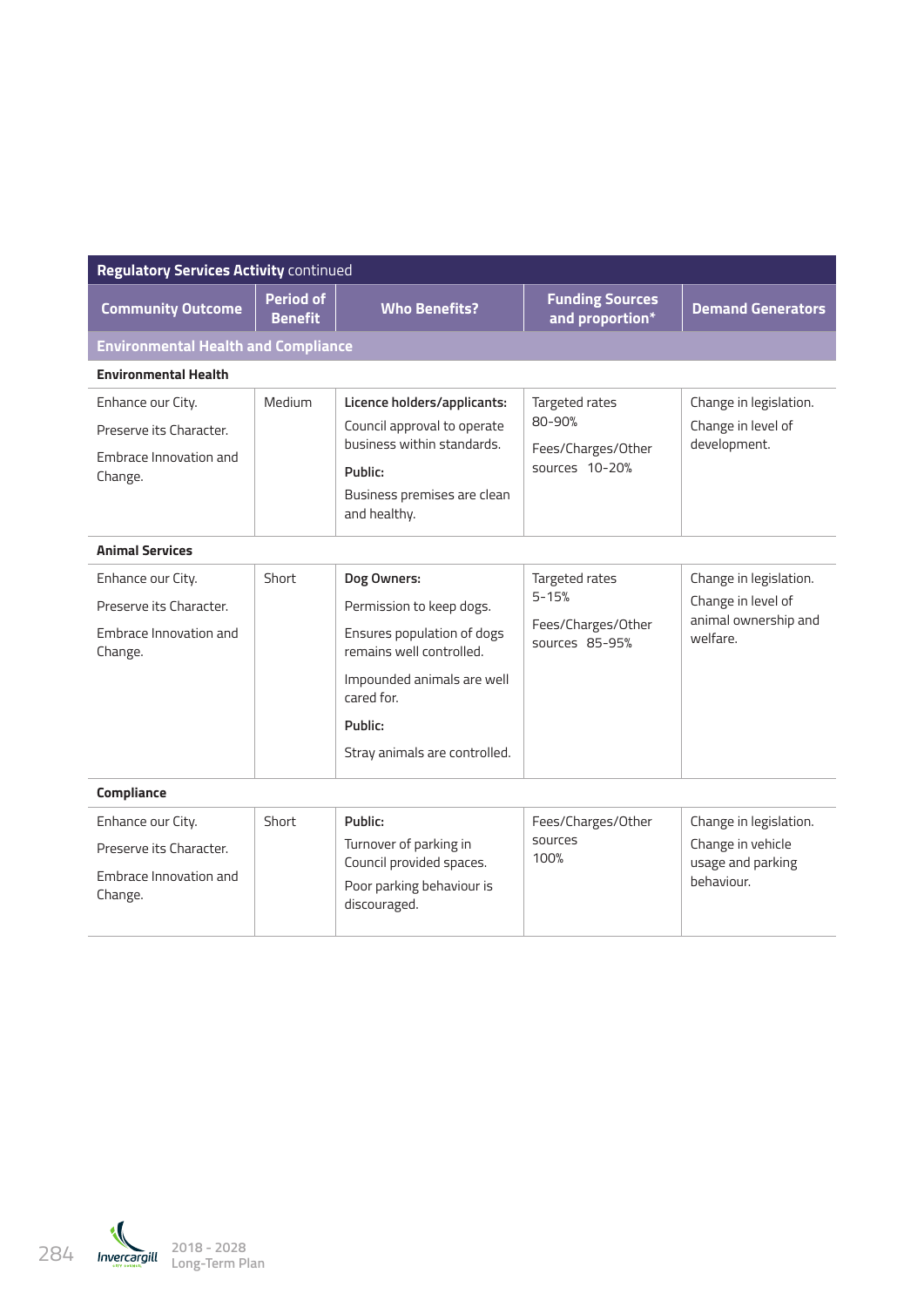

| <b>Regulatory Services Activity continued</b>                                     |                                    |                                                                                                                                                   |                                                                      |                                                               |
|-----------------------------------------------------------------------------------|------------------------------------|---------------------------------------------------------------------------------------------------------------------------------------------------|----------------------------------------------------------------------|---------------------------------------------------------------|
| <b>Community Outcome</b>                                                          | <b>Period of</b><br><b>Benefit</b> | <b>Who Benefits?</b>                                                                                                                              | <b>Funding Sources</b><br>and proportion*                            | <b>Demand Generators</b>                                      |
| <b>Resource Management and District Licensing</b>                                 |                                    |                                                                                                                                                   |                                                                      |                                                               |
| <b>Resource Management</b>                                                        |                                    |                                                                                                                                                   |                                                                      |                                                               |
| Enhance our City.<br>Preserve its Character.<br>Embrace Innovation and<br>Change. | Medium                             | Consent holders /<br>applicants:<br>Council approval to<br>undertake activities subject<br>to conditions.<br>Public:<br>Environment is protected. | Targeted rates<br>85-95%<br>Fees/Charges/Other<br>sources 5-15%      | Change in legislation.<br>Change in level of<br>development.  |
| <b>Alcohol Licensing</b>                                                          |                                    |                                                                                                                                                   |                                                                      |                                                               |
| Enhance our City.<br>Preserve its Character.<br>Embrace Innovation and<br>Change. | Medium                             | Licence holders / applicants:<br>Council approval for the sale<br>of alcohol.                                                                     | Targeted rates<br>$0 - 10%$<br>Fees/Charges/Other<br>sources 90-100% | Changes in legislation.<br>Change in level of<br>development. |

\* Funding proportions may vary within set range on an annual basis.

| <b>Community Services Group of Activities</b>                                     |                                    |                                                                                               |                                                            |                                                                                               |
|-----------------------------------------------------------------------------------|------------------------------------|-----------------------------------------------------------------------------------------------|------------------------------------------------------------|-----------------------------------------------------------------------------------------------|
| <b>Community Outcome</b>                                                          | <b>Period of</b><br><b>Benefit</b> | <b>Who Benefits?</b>                                                                          | <b>Funding Sources</b><br>and proportion*                  | <b>Demand Generators</b>                                                                      |
| <b>Provision of Specialised Community Services</b>                                |                                    |                                                                                               |                                                            |                                                                                               |
| Enhance our City.<br>Preserve its Character.                                      | Short                              | Public:<br>Events and services provided                                                       | General rates<br>$90 - 100%$                               | Change in demand for<br>specialised community                                                 |
| Embrace Innovation and<br>Change.                                                 |                                    | for the well-being of the<br>Community.                                                       | Other Sources<br>$0 - 10%$                                 | services.                                                                                     |
| <b>Community Development</b>                                                      |                                    |                                                                                               |                                                            |                                                                                               |
| Enhance our City.<br>Preserve its Character.<br>Embrace Innovation and<br>Change. | Medium                             | Public:<br>The provision of advice and<br>information to strengthen<br>community empowerment. | General rates<br>$90 - 100%$<br>Other Sources<br>$0 - 10%$ | Change in community<br>demand for service.                                                    |
| <b>Housing Care Service</b>                                                       |                                    |                                                                                               |                                                            |                                                                                               |
| Preserve its Character.                                                           | Long                               | Tenants:<br>The provision of affordable<br>housing to people with<br>limited means.           | Fees/Charges/Other<br>sources 100%                         | Change in facilities<br>within the units available<br>for rental.<br>Change in rental levels. |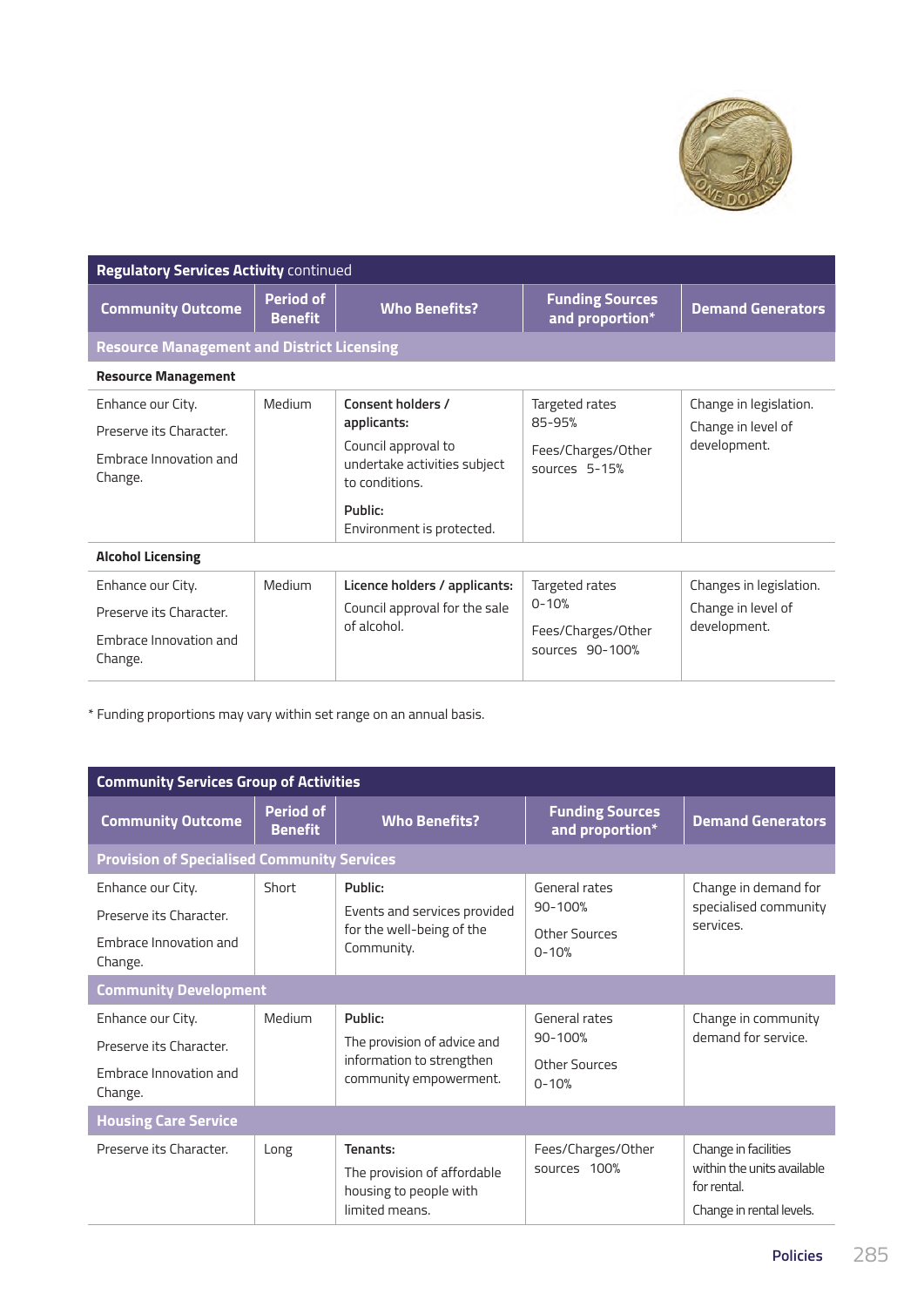| <b>Community Services Group of Activities continued</b>                           |                                    |                                                                                                                                                                                                                                   |                                                                                                  |                                                                           |  |
|-----------------------------------------------------------------------------------|------------------------------------|-----------------------------------------------------------------------------------------------------------------------------------------------------------------------------------------------------------------------------------|--------------------------------------------------------------------------------------------------|---------------------------------------------------------------------------|--|
| <b>Community Outcome</b>                                                          | <b>Period of</b><br><b>Benefit</b> | <b>Who Benefits?</b>                                                                                                                                                                                                              | <b>Funding Sources</b><br>and proportion*                                                        | <b>Demand Generators</b>                                                  |  |
| <b>Libraries and Archives</b>                                                     |                                    |                                                                                                                                                                                                                                   |                                                                                                  |                                                                           |  |
| Enhance our City.<br>Preserve its Character.<br>Embrace Innovation and<br>Change. | Long                               | Public:<br>Access to quality and<br>affordable library and<br>archives services.                                                                                                                                                  | Targeted rates<br>90-100%<br>Fees/Charges/Other<br>sources 0-10%                                 | Change in legislation.<br>Change in services<br>available for clients.    |  |
| <b>Parks and Reserves</b>                                                         |                                    |                                                                                                                                                                                                                                   |                                                                                                  |                                                                           |  |
| Enhance our City.<br>Preserve its Character.<br>Embrace Innovation and<br>Change. | Long                               | Sports clubs and<br>organisations:<br>Hire of grounds for sporting<br>activities.<br>Public:<br>Safe, inviting and attractive<br>parks and open spaces<br>throughout the district.<br>Burial and cremation services<br>available. | Targeted rates<br>40-50%<br>Uniform Charge<br>$5 - 15%$<br>Fees/Charges/Other<br>sources 35-55%  | Change in demand for<br>open space.<br>Change in level of<br>development. |  |
| <b>Public Transport</b>                                                           |                                    |                                                                                                                                                                                                                                   |                                                                                                  |                                                                           |  |
| Enhance our City.<br>Preserve its Character.<br>Embrace Innovation and<br>Change. | Short                              | Public:<br>Access to public bus and<br>Total Mobility services.                                                                                                                                                                   | Targeted rates<br>$30 - 40%$<br>Fees/Charges/Other<br>sources 60-70%                             | Change in vehicle<br>usage and running<br>costs.                          |  |
| <b>Pools</b>                                                                      |                                    |                                                                                                                                                                                                                                   |                                                                                                  |                                                                           |  |
| Enhance our City.<br>Preserve its Character.<br>Embrace Innovation and<br>Change. | Long                               | Sports clubs and<br>organisations:<br>Hire of facilities for sporting<br>activities.<br>Public:<br>Provision of aquatic facilities                                                                                                | Uniform Charge<br>$10 - 20%$<br>Targeted rates<br>30-50%<br>Fees/Charges/Other<br>sources 40-60% | Change in services<br>available to clients.                               |  |

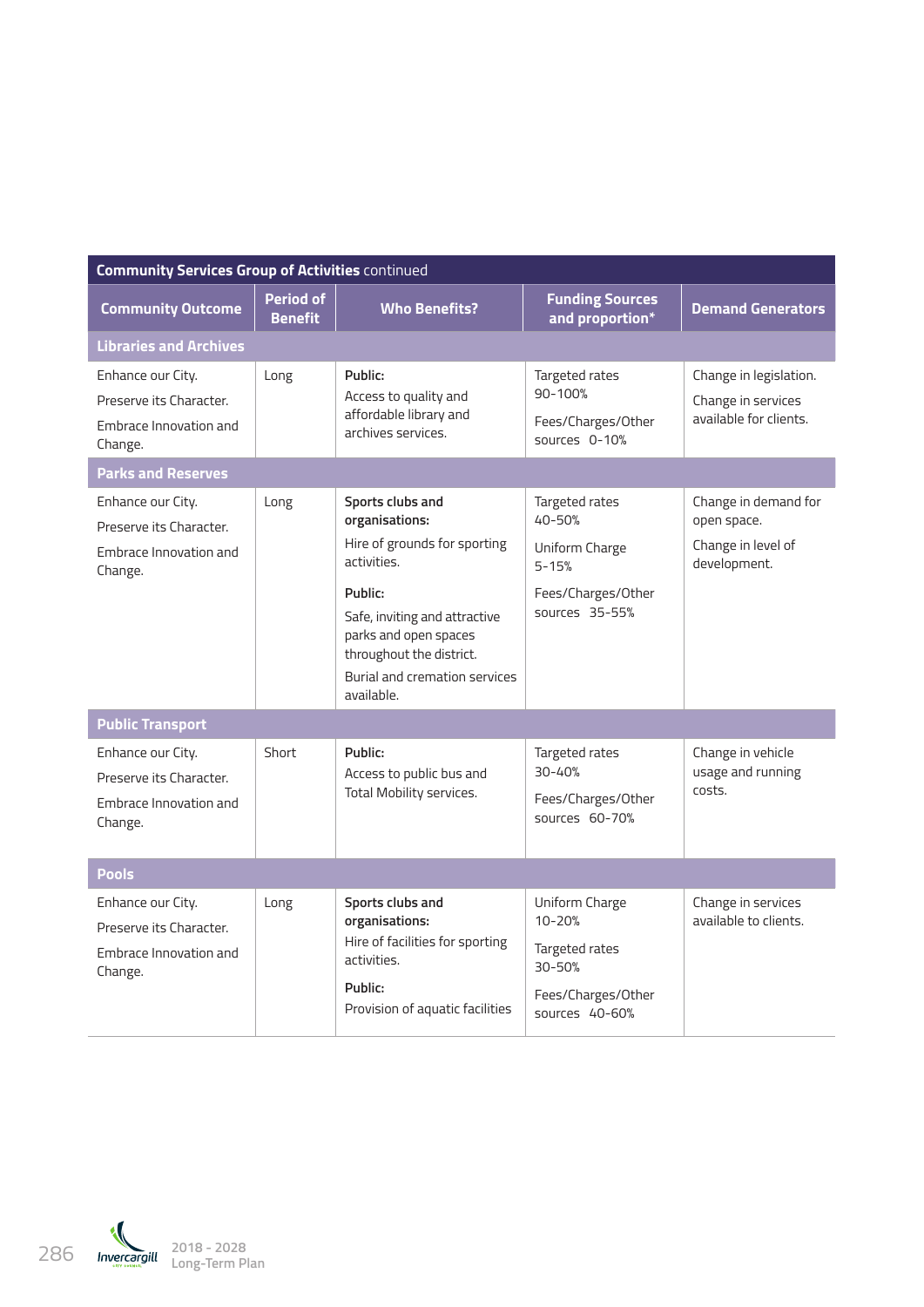

| <b>Community Services Group of Activities continued</b>      |                             |                                                                                              |                                                                    |                                              |  |
|--------------------------------------------------------------|-----------------------------|----------------------------------------------------------------------------------------------|--------------------------------------------------------------------|----------------------------------------------|--|
| <b>Community Outcome</b>                                     | Period of<br><b>Benefit</b> | <b>Who Benefits?</b>                                                                         | <b>Funding Sources</b><br>and proportion*                          | <b>Demand Generators</b>                     |  |
| <b>Public Toilets</b>                                        |                             |                                                                                              |                                                                    |                                              |  |
| Preserve its Character.<br>Embrace Innovation and<br>Change. | Medium                      | Public:<br>Provision of facilities in the<br>main retail areas and Stirling<br>Point, Bluff. | General rates<br>$95 - 100%$<br>Fees/Charges/Other<br>sources 0-5% | Change in population<br>and visitor numbers. |  |

\* Funding proportions may vary within set range on an annual basis.

| <b>Corporate Services Group of Activities</b>                |                                    |                                                         |                                                           |                                |  |
|--------------------------------------------------------------|------------------------------------|---------------------------------------------------------|-----------------------------------------------------------|--------------------------------|--|
| <b>Community Outcome</b>                                     | <b>Period of</b><br><b>Benefit</b> | <b>Who Benefits?</b>                                    | <b>Funding Sources</b><br>and proportion*                 | <b>Demand Generators</b>       |  |
| <b>Democratic Process</b>                                    |                                    |                                                         |                                                           |                                |  |
| Preserve its Character.<br>Embrace Innovation and<br>Change. | Medium                             | Public:<br>Local decision making about<br>local issues. | General rates<br>$95 - 100%$<br>Other Sources<br>$0 - 5%$ | Change in legislation.         |  |
| <b>Investment Property</b>                                   |                                    |                                                         |                                                           |                                |  |
| Enhance our City.                                            | Medium                             | Public:<br>Net income used to offset<br>rates.          | Fees/Charges/Other<br>sources 100%                        | Changes in property<br>values. |  |

\* Funding proportions may vary within set range on an annual basis.

Having considered the above, the Council was satisfied with the allocation of liability and decided not to make any adjustments under section 101(3)(b) of the Local Government Act 2002.